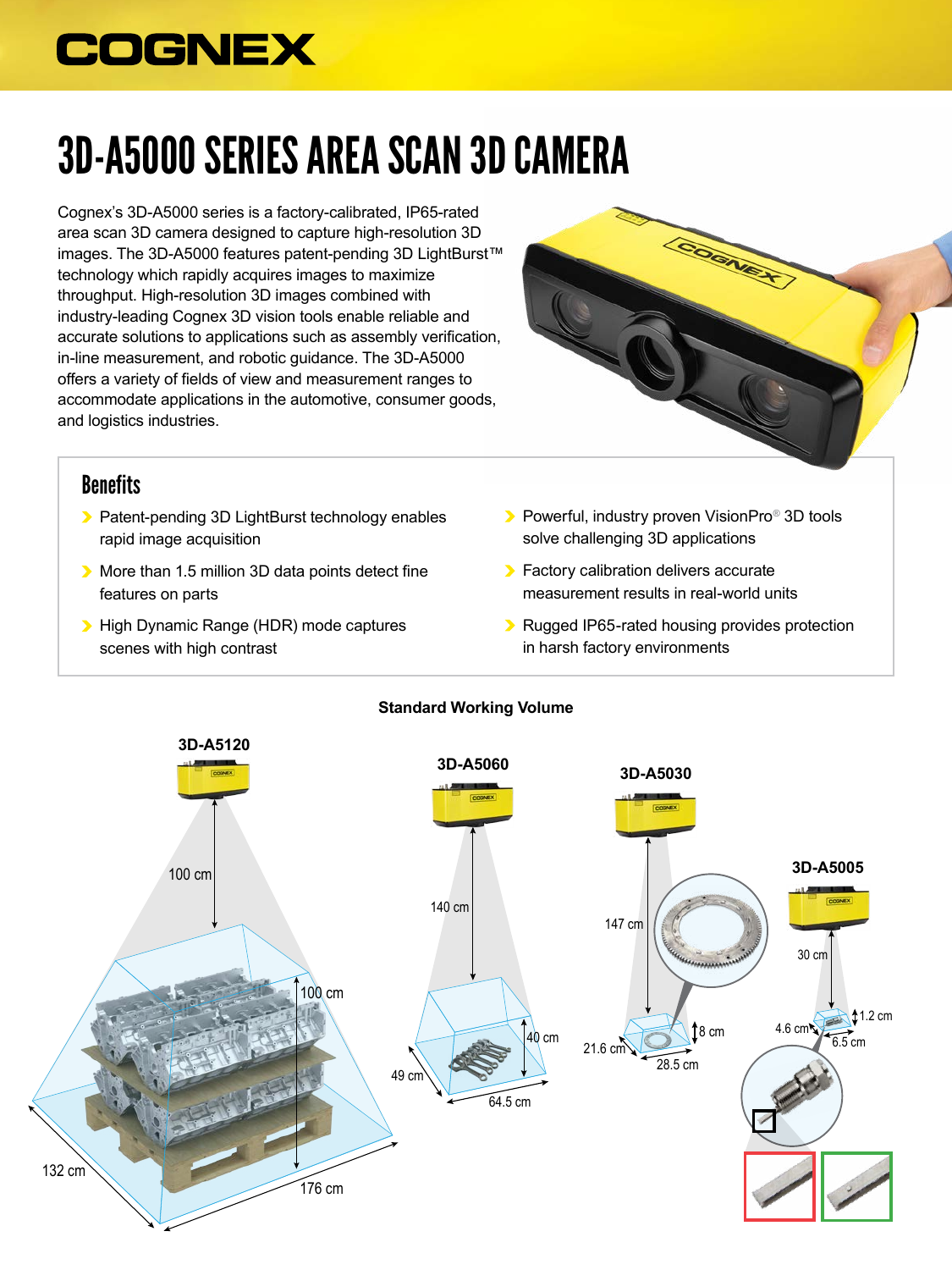## Completes more 3D inspections in less time

The 3D-A5000 features patent-pending 3D LightBurst technology which casts a unique blue light pattern on a part to acquire high-resolution 3D images at an unparalleled speed. It delivers a full field-of-view (FOV) 3D point cloud image as fast as 200 milliseconds, allowing higher throughput and shorter cycle times for time-critical in-line applications.

### Delivers accurate, repeatable 3D vision inspection results

The 3D-A5000 delivers high-resolution 3D point cloud images constructed from over 1.5 million 3D data points. These high-resolution images coupled with a powerful Cognex 3D toolset in VisionPro, including PatMax 3D™, allow the 3D-A5000 to solve a wide range of applications from assembly verification to in-line measurement and robotic guidance.



## Performs reliably in harsh factory environments

The 3D-A5000 has a rugged IP65-rated, die cast aluminum housing that is built to last on the factory floor. The industrial design ensures consistent measurement results, even under varying temperatures.